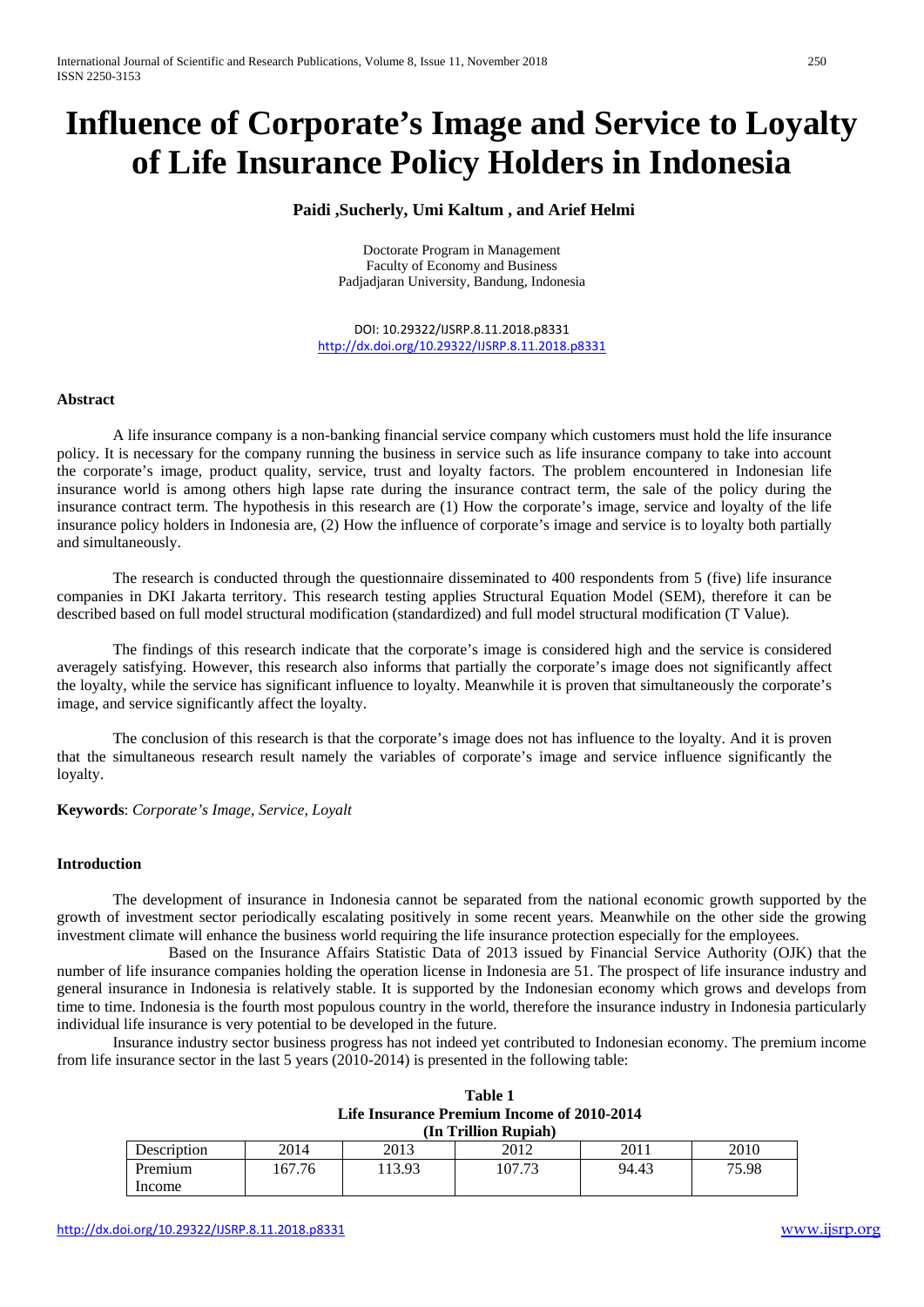Total life insurance policy holders can be categorized into 2 (two) groups namely individual and group life insurances. The number of life insurance policy holders of 2010-2014 is presented in the table as follows:

| <b>RULLIVER OF LITE HISULANCE I ONLY TROUGHS OF 2010-2014</b><br>(In Million) |       |       |       |       |       |  |
|-------------------------------------------------------------------------------|-------|-------|-------|-------|-------|--|
| <b>Policy Holders</b>                                                         | 2014  | 2013  | 2012  | 2011  | 2010  |  |
| Individual Insurance                                                          | 15.50 | 13.62 | 10.99 | 8.90  | 9.30  |  |
| Group Insurance                                                               | 38.24 | 74.50 | 34.70 | 40.80 | 23.90 |  |
| <b>Total</b>                                                                  | 53.74 | 88.12 | 45.69 | 49.70 | 33.20 |  |

**Table 2 Number of Life Insurance Policy Holders of 2010-2014**

The number of the life insurance policy holders in Indonesia is graphically indicated in the graph below:



# **Graph 1.**

# **Number of Life Insurance Policy Holders 2010 - 2014**

It is proven that in period 2010-2014 not all policies were in force actively it being understood the lapsed policies were the new, inforce and lapsed ones.

**Table 3**

|                                                         |       | $1$ and $J$  |       |      |      |  |  |
|---------------------------------------------------------|-------|--------------|-------|------|------|--|--|
| <b>Total Lapsed Policies and Policy Redemption</b>      |       |              |       |      |      |  |  |
| Individual Life Insurance Policy (Asper) of 2010 - 2014 |       |              |       |      |      |  |  |
|                                                         |       | (In million) |       |      |      |  |  |
| <b>Policy Holders</b>                                   | 2014  | 2013         | 2012  | 2011 | 2010 |  |  |
|                                                         |       |              |       |      |      |  |  |
| 1. New Policy                                           | 15,50 | 13,62        | 10,99 | 8,90 | 9,30 |  |  |
|                                                         |       |              |       |      |      |  |  |
| 2. Lapsed Policy                                        | 3,98  | 3,41         | 2,58  | 2,20 | 1,95 |  |  |
|                                                         |       |              |       |      |      |  |  |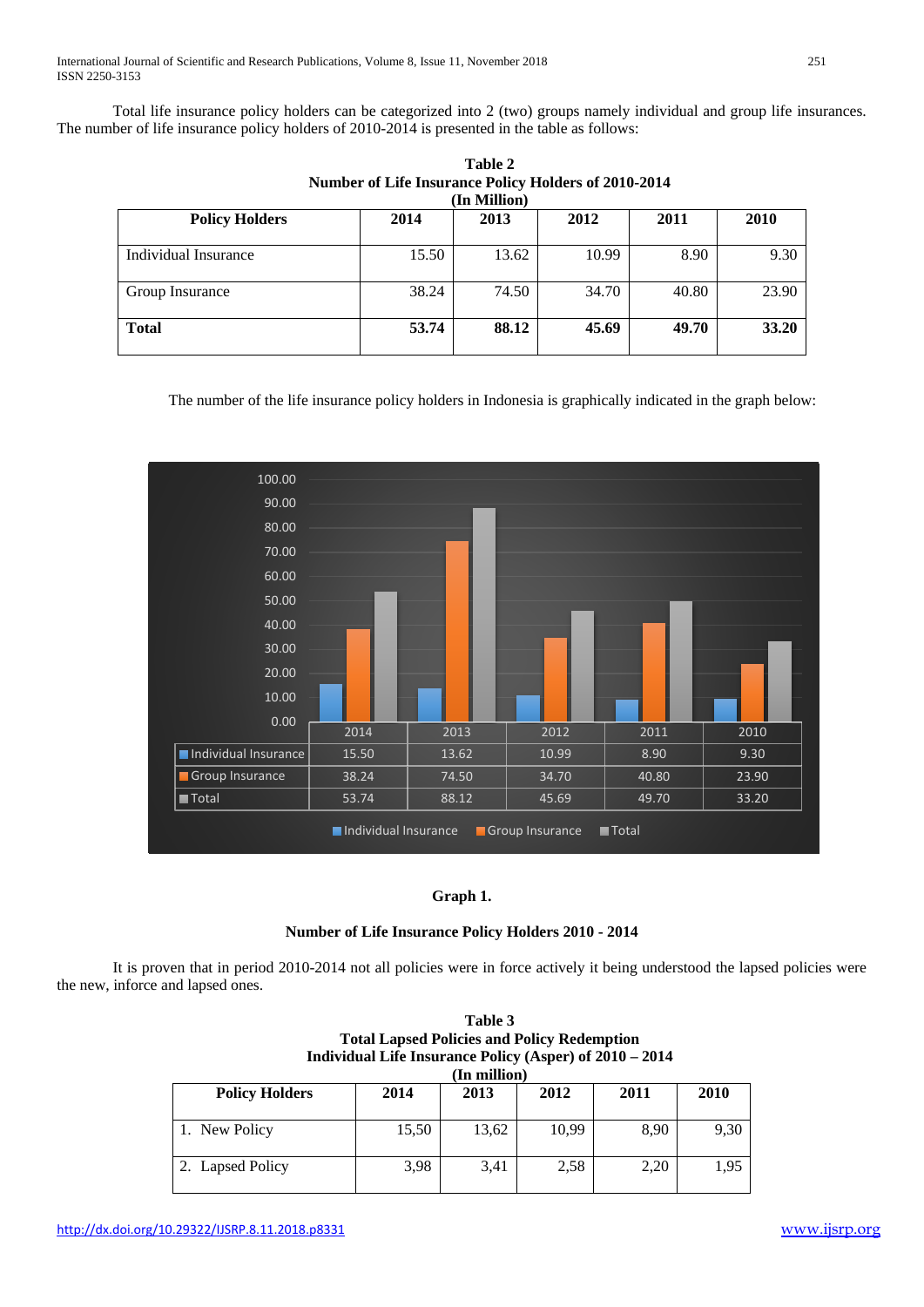| 3. Policy Redemption | 2,36 | Q7   | 1,51 | 1,19 | 1,16 |
|----------------------|------|------|------|------|------|
| <b>Total</b>         | 9,16 | 8.24 | 6,90 | 5,75 | 6,19 |

Source: Processed Life Insurance Association (AAJI)

Based on the information the researcher gathered, from both some insurance companies, Indonesian Life Insurance Association

(AAIJ) and data from Financial Service Authority (OJK), not all policy holders are willing to pay the premium until the expiration

of insurance contract.

There is an interesting phenomenon namely the preliminary research resulted in the general description on the corporate's image, product quality, service, trust and loyalty of the life insurance policy holders in the territory of Jakarta and its surroundings, as indicated in table 5 below.

#### **Table 5 Perception of Policy Holders To The Corporate's Image, Product Quality, Service, Trust and Loyalty of the life insurance policy holders in the territory of DKI Jakarta of 2015 (Preliminary Survey on 100 Respondents)**

| <b>Variable</b>   | <b>Very</b>      | <b>Satisfied</b> | Quite            | <b>Not Satisfied</b> | <b>Highly Not</b> |
|-------------------|------------------|------------------|------------------|----------------------|-------------------|
|                   | <b>Satisfied</b> |                  | <b>Satisfied</b> |                      | <b>Satisfied</b>  |
| Corporate's Image | 3%               | 7%               | 25%              | 55%                  | 10%               |
| Service           | 3%               | 7%               | 15%              | 65%                  | 10%               |
| Loyalty           | 0%               | 3%               | 7%               | 75%                  | 15%               |

Source: Processed Life Insurance Association (AAJI)

The description of the preliminary survey result indicates that the corporate's image, service and loyalty had not been taken into account by the life insurance companies in the territory of DKI Jakarta in particular and Indonesia in general because it was still dominated by the not satisfying and very unsatisfying factors which averagely reached 65%. The research problem here is namely 1) How the corporate's image, service and loyalty of the life insurance policy holders in Indonesia are, 2) How the influence of the corporate's image and service is to loyalty both partially and simultaneously.

Based on the phenomenon of this preliminary research results, the researcher intends to conduct a deeper research and more thoroughly on the influence of the corporate's image and service to loyalty of the life insurance policy holders in Indonesia.

#### **Research Method**

Based on the identification, formula, objective of research as well as frame of reference, the research method applied is descriptive one namely preparing a description, image or illustration systematically, factually and accurately on the facts, characters as well as the relation between the phenomenon investigated. The data is collected using the questioner technique from the life insurance policy holders as the respondents, and analysis technique using Structural Equation Modelling (SEM) to the investigated variables.

The application of SEM as the analysis instrument is based on two main reasons namely:

- a) SEM is able to test the complex and complicated research model partially and simultaneously
- b) SEM is able to analyze the unobserved variables and considers the measurement level error.

The data obtained and the respondents made as the research samples through the questioners disseminated will be analyzed using SEM based on LISREL 9.10 program. This program showed the structural problem measurement, and used to test the hypothesis model. The Structural Equation Modeling (SEM) has the main characteristic differing it from other multivariant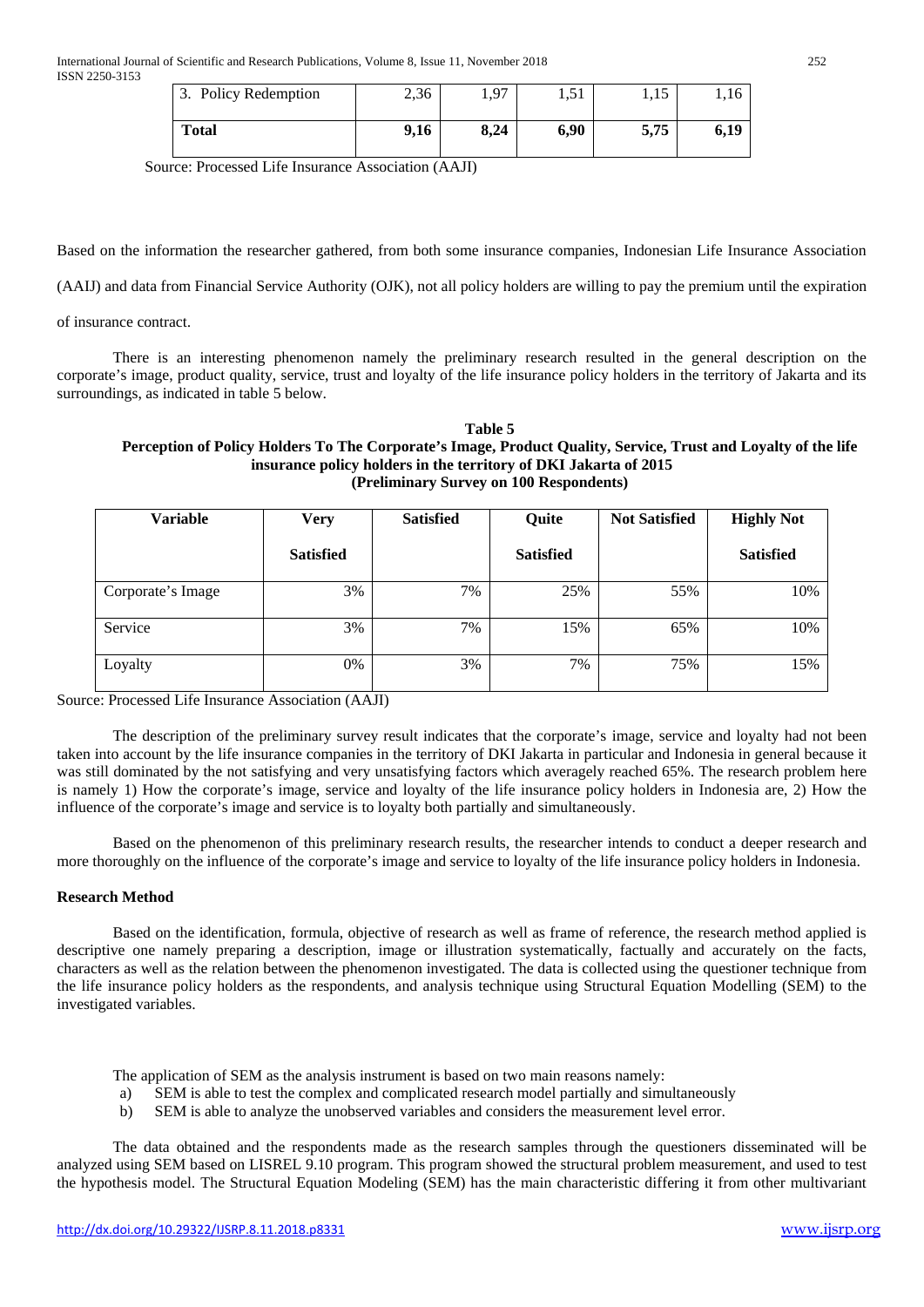International Journal of Scientific and Research Publications, Volume 8, Issue 11, November 2018 253 ISSN 2250-3153

analysis technique. There is multiple dependence relationship estimation in SEM. It is also possible for SEM to represent the unobserved concept in the existing relationship and consider the measurement error.

The operational variables in this research are:

- a) Free (independent) variable namely corporate's image (X1), (X2) and Service
- b) Intervening (dependent) variable namely loyalty (Z).

The source of data is primary one obtained from the respondents of 5 (five) life insurance companies considered being able to represent the large, medium and small scales life insurance companies.

## **Table 6**

#### **Sample of Life Insurance Policy Holders in Territory of**

#### **DKI Jakarta of 2011-2014**

| <b>No</b>      | Life Insurance Company        | Remarks                   | <b>Total Sample</b> |
|----------------|-------------------------------|---------------------------|---------------------|
|                | AJB Bumiputera 1912           | 3.608.171/7.040.044 x 400 | 205                 |
| 2              | PT. As Jiwa Sraya (Persero)   | 1.312.725/7.040.044 x 400 | 75                  |
| 3              | PT. Prudential Life Assurance | 1.207.729/7.040.044 x 400 | 69                  |
| $\overline{4}$ | PT. BNI Life Insurance        | 480.132/7.040.044 x 400   | 27                  |
| 5              | PT. Zurich Topas Life         | 431.287/7.040.044 x 400   | 24                  |
|                | <b>Total</b>                  |                           | 400                 |

#### **Source: OJK Insurance Affairs Statistic of 2014 (processed)**

### **Result and Discussion**

Based on the research analysis and study, it is concluded some results of research and discussion as follows:

#### 1. Variables of Corporate's Image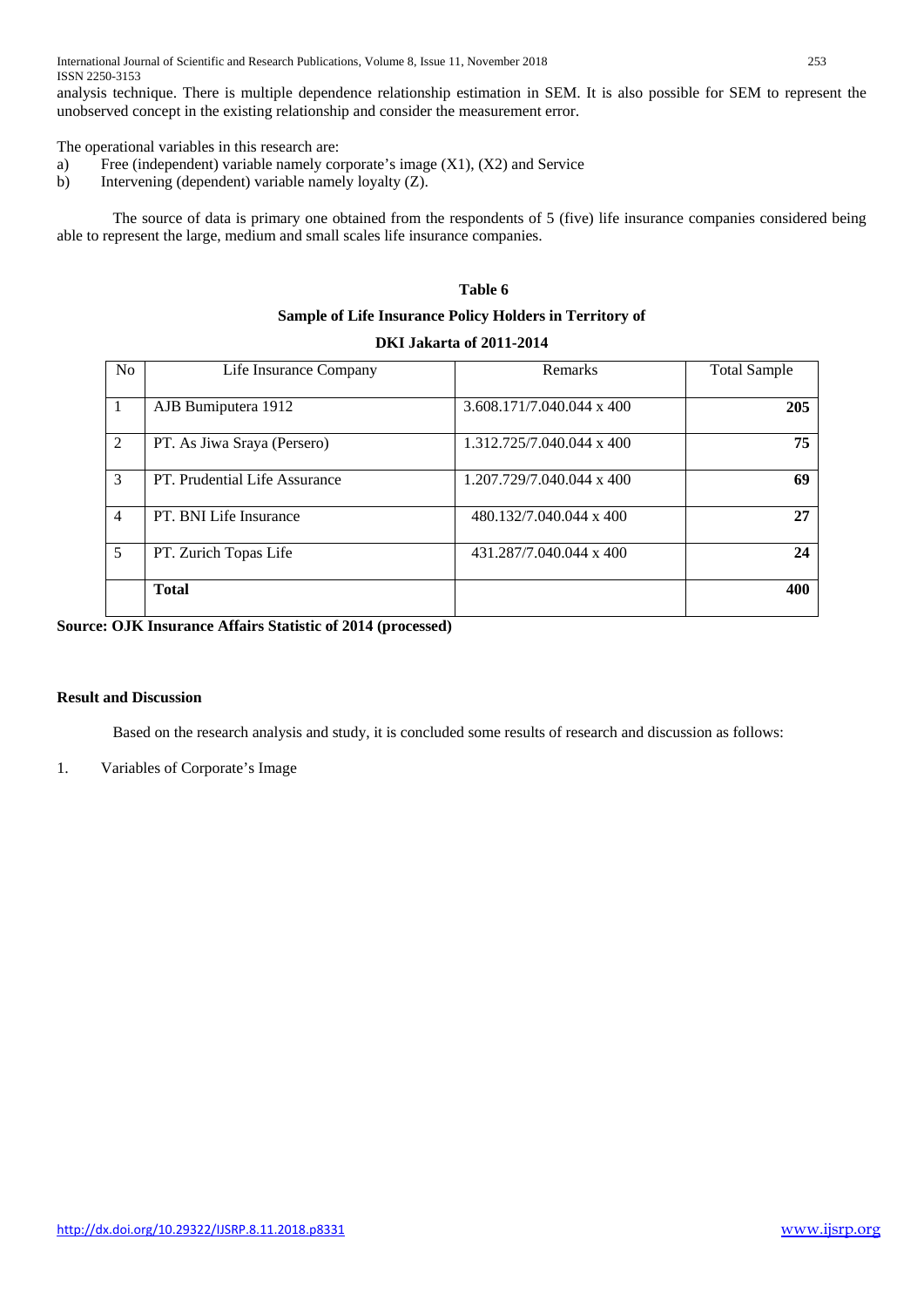

Figure 1 Confirmation Testing of variable of Corporate's Image (Standardized)

The loading factor result indicates that all dimensions of the corporate's image consisting of the company performance, company reputation and social responsibility have the loading factor above 0.5 therefore it can be concluded that each dimension of the corporate's image is already valid as the measuring devices of the variable of the corporate's image.

2. Variable of Service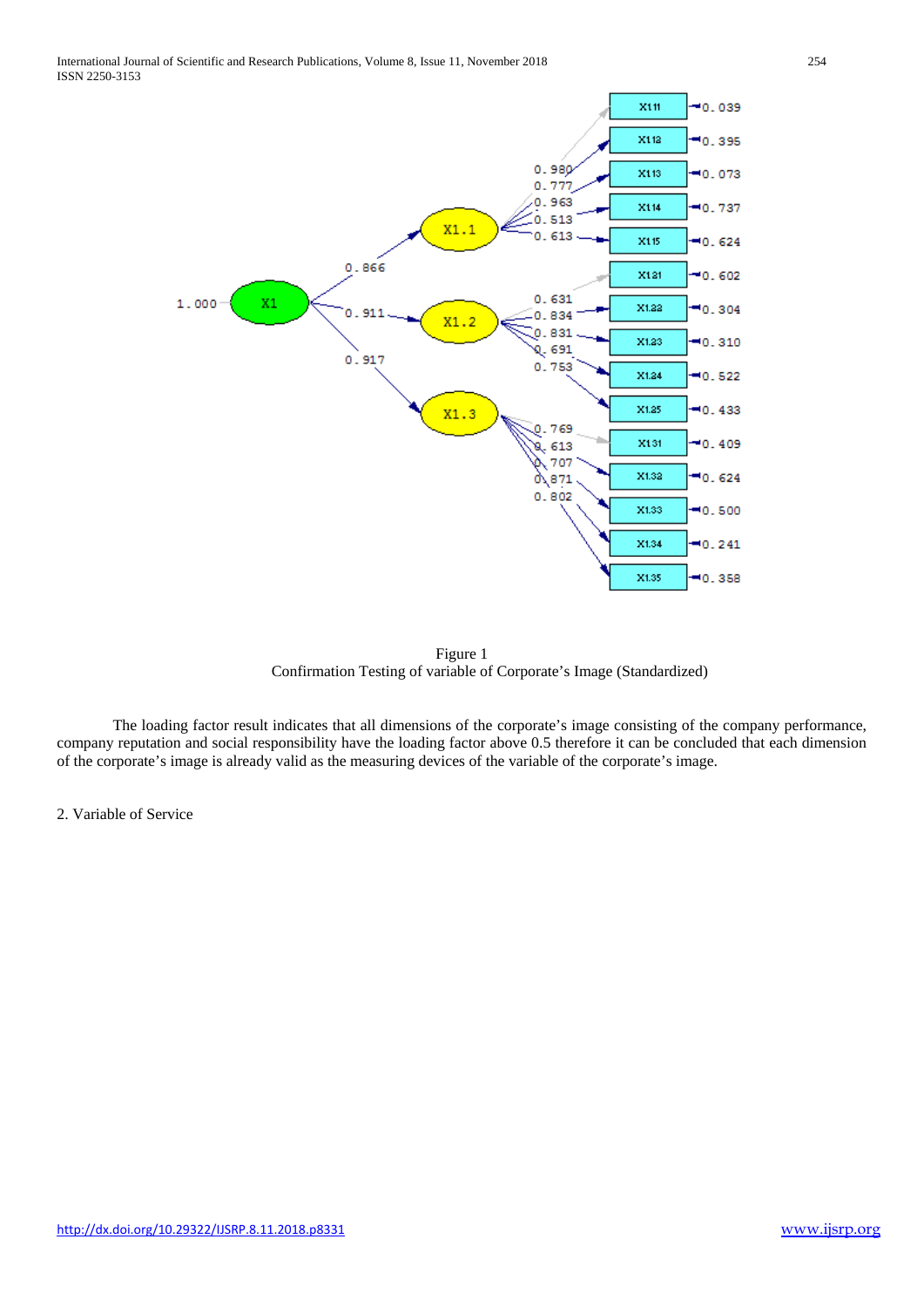



Confirmation Testing of variable of Service (Standardized)

The loading factor result indicates that variable of Service (X2) has the sincere intention, responsiveness and empathy, all of them have the loading factor above 0.5 therefore it can be concluded that each indicator is already valid as the measuring devices of the variable of Service.

3. Variable of Loyalty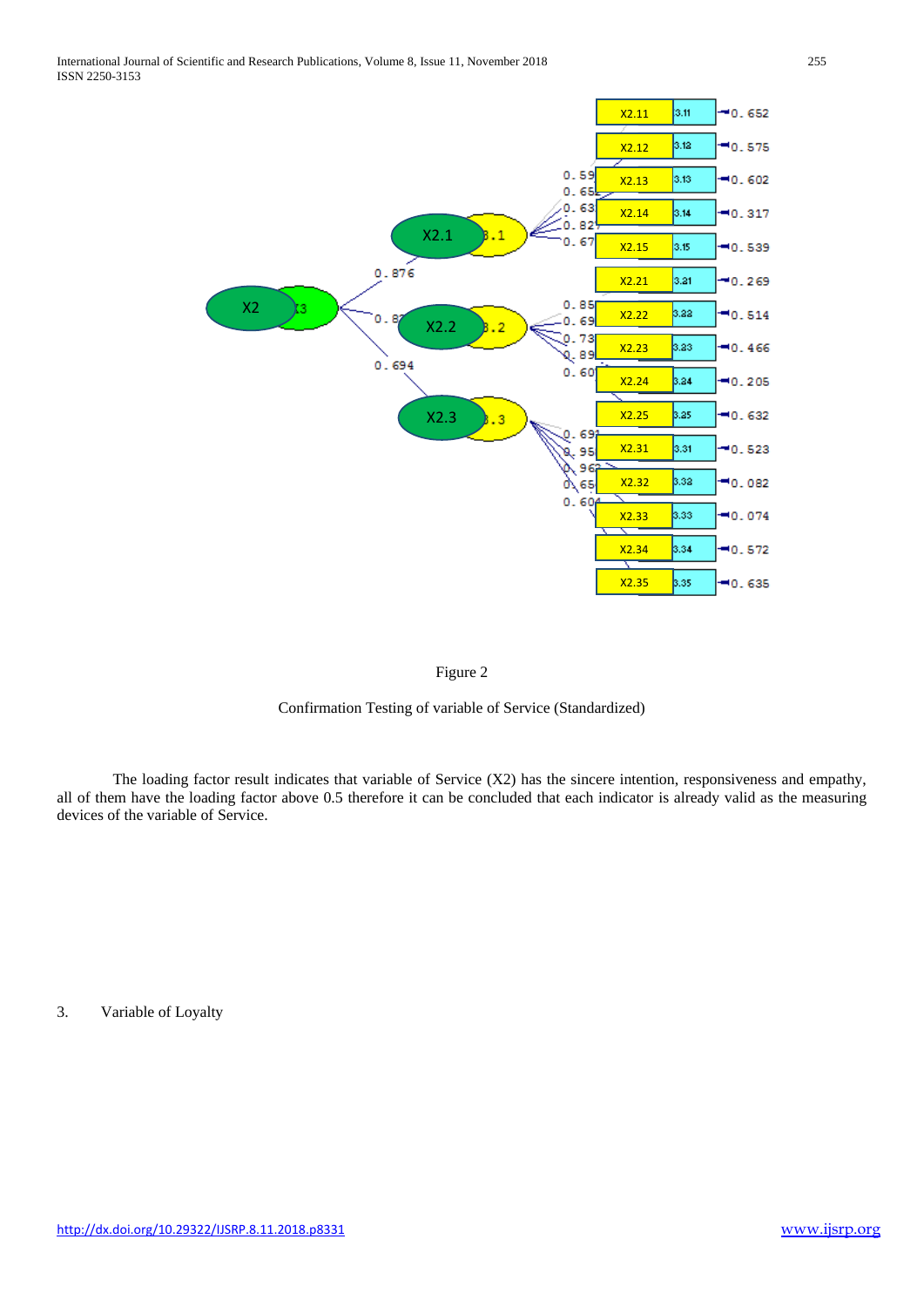

Figure 3 Confirmation Testing of variable of Loyalty (Standardized)

loading factor result having the taking new product dimension is not affected, recommending and defending, all of such dimensions have the loading factor above 0.5 therefore it can be concluded that each indicator is already valid as the measuring devices of the variable of Loyalty.

The influence of the variable of the corporate's image and service to loyalty on line coefficient can be indicated as follows:

## **Table 7**

| <b>Substructure</b> | <b>Relation</b>    | Line<br><b>Coefficient</b> | <b>T-value</b> | <b>R-square</b> |
|---------------------|--------------------|----------------------------|----------------|-----------------|
| <b>Variable</b>     | $X1 \rightarrow Y$ | 0,092                      | 1,621          | 0.485           |
|                     | $X2 \rightarrow Y$ | 0,201                      | 2,979          |                 |

# **Summary of estimated result of the Line Coefficient and Statistic Testing**

 **Source: Primary Data Processing Result (2017)** 

1. The research result indicates that the corporate's image does not partially affect significantly the loyalty. That from the line coefficient calculation it can be known that the line coefficient value of Corporate's Image (X1) to Loyalty (Y) is 0.092 with positive direction, it being understood that the higher or the better the Corporate's Image (X1), the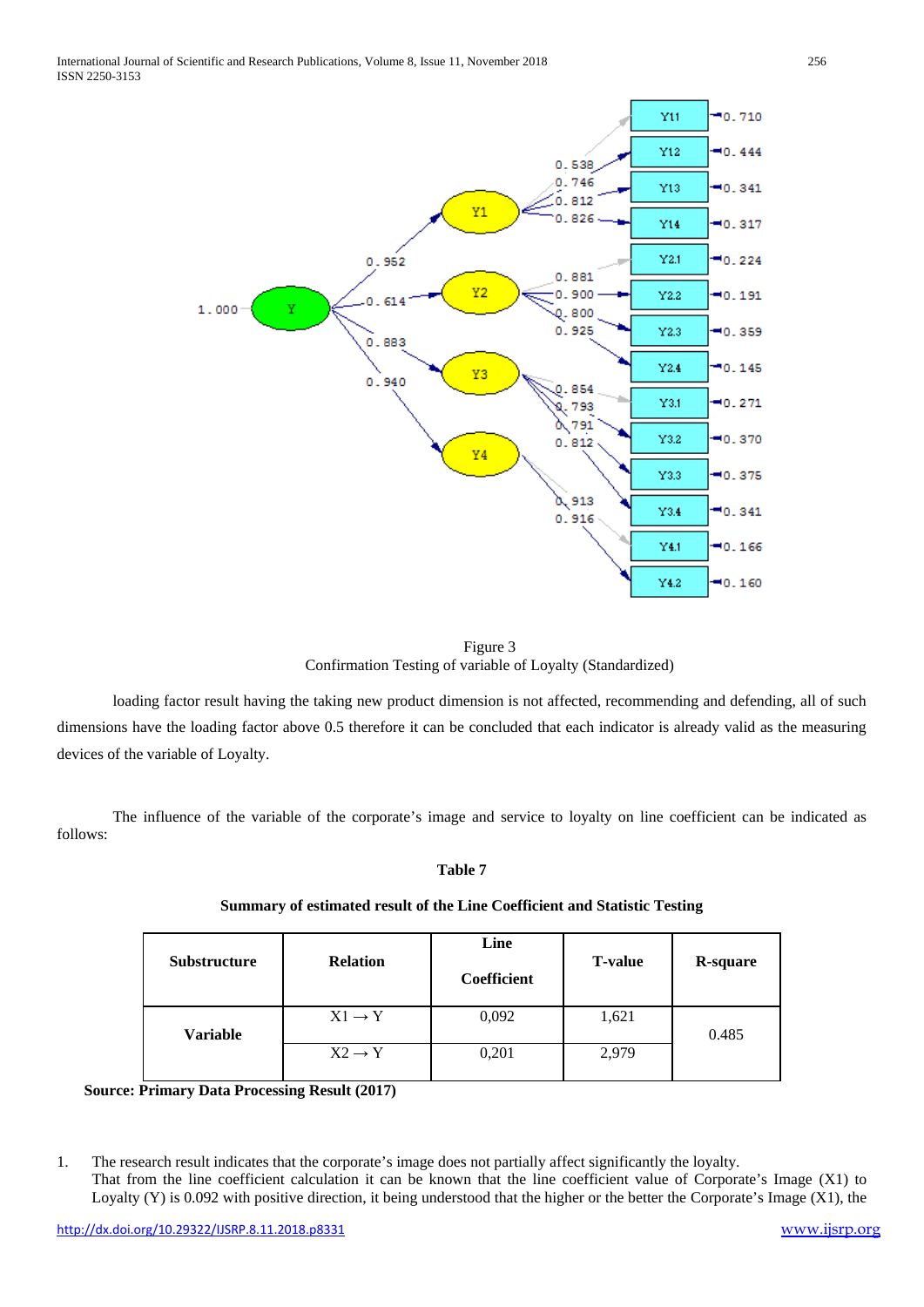Loyalty (Y) will increase. From the  $t_{\text{calculate}}$  value, the variable of Corporate's Image (X1) is 1.621, lower than  $t_{\text{table}}$  (1.96) because t<sub>calculate</sub> value (1.621) is lower than t<sub>table</sub> (1.96). It indicates that the corporate's image variable affects insignificantly the loyalty. It is proven that this research result is not in line with the previous research. The previous one conducted by Cengiz and Ayidin in Turkey in 2007 titled: *Effect and Image and Advertising Efficiency on Customer Loyalty and Antecedents of Loyalty*, Turkies Bank Sample, indicates that the image of bank customers affects significantly the bank customer's loyalty. Likewise, the result of the research of Thomas A. Brunner, Markus Sochklin & Klaus Opwis titled *Satisfaction, Image and Loyalty: New Versus Experienced Customers* in 2008 to the railway passengers in Switzerland indicates that the image of railway passengers partially affects significantly the loyalty.

- 2. Based on the test result it can be concluded that partially there is significant influence of Service to Loyalty.
- The line coefficient calculation indicates that the line coefficient value between the Service (X2) and Loyalty (Y) is 0.201 with positive direction. It means that the higher or the better the Service  $(X3)$  is, the Loyalty  $(Y)$  will increase. It indicates that the t<sub>calculate</sub> value of Service (X2) is 2.979, higher than t<sub>table</sub> (1.96) because t<sub>calculate</sub> value (2.979) is higher than t<sub>table</sub> (1.96). It is in line with the value of the research conducted by Serkan Aydin and Gokhan Ozer in Turkey in 2005 titled: *The Analysis of Antecedents of Customer Loyalty and The Turkies Mobile Telecommunication Market,* that the research result indicates that the service influences the loyalty of HP users in Turkey. The research conducted by Macaulay and Sarah Cook in 2007 titled How to improve your customer in Department Store results in the study that the service affects the loyalty.
- 3. Based on the testing result it can be concluded that simultaneously the Corporate's Image (X1) and Service (X2) significantly influence the Loyalty (Y). The research calculation indicates that simultaneously the influence of the Corporate's Image and service to loyalty is 0.485 or 48.5%, it being understood that this influence is significant to loyalty variable. Meanwhile the remaining is 51.5% affected by other factor for example product type, trust and so forth.

## **Conclusion and Suggestion**

## **A. Conclusion**

Based on the analysis and study as well as discussion already described, it can be concluded in this research result as follows :

- 1. From the preliminary survey most of the policy holders are not satisfied to the Corporate's Image, service and the loyalty.
- 2. The summary of estimated result of the line coefficient and statistic test it indicates that partially the variable of corporate's image has insignificant influence to loyalty.
- 3. The influence of Service  $(X2)$  variable partially gives significant influence to loyalty  $(Y)$ .
- 4. The research result indicates that the Corporate's Image (X1) and Service (X2) simultaneously give significant influence to loyalty (Y).

# **B. Suggestion**

Based on the analysis and study as well as the discussion as mentioned above, it is suggested as follows:

- 1. The academic societies who will conduct the research to the life insurance policy holders should add and or substitute the research variable to give better meaning and definition both for the knowledge in particular and for the life insurance science in general.
- 2. It is necessary for the practitioners in life insurance to really understand that the life insurance companies are those running the business in non-banking financial service therefore the matters related to the primary service speed is complete, it being understood that the best service must be provided for the customers before they become the policy holders, and after becoming the policy holders scale of priority should be given in handling them.
- 3. The practitioners in life insurance must give the policy holders the rights and obligations as contained in the general and special policy requirements.
- 4. Create the policy holders' loyalty by improving the corporate's image, service and trust for them on the life insurance products, because it is their loyalty which will make the life insurance company bigger and more advanced in the future.
- 5. Exercise the rights of the policy holders faster, appropriately and properly for example the timely payment of claim to the policy holders and no deduction whatsoever thereby the policy holders will receive their whole intact rights.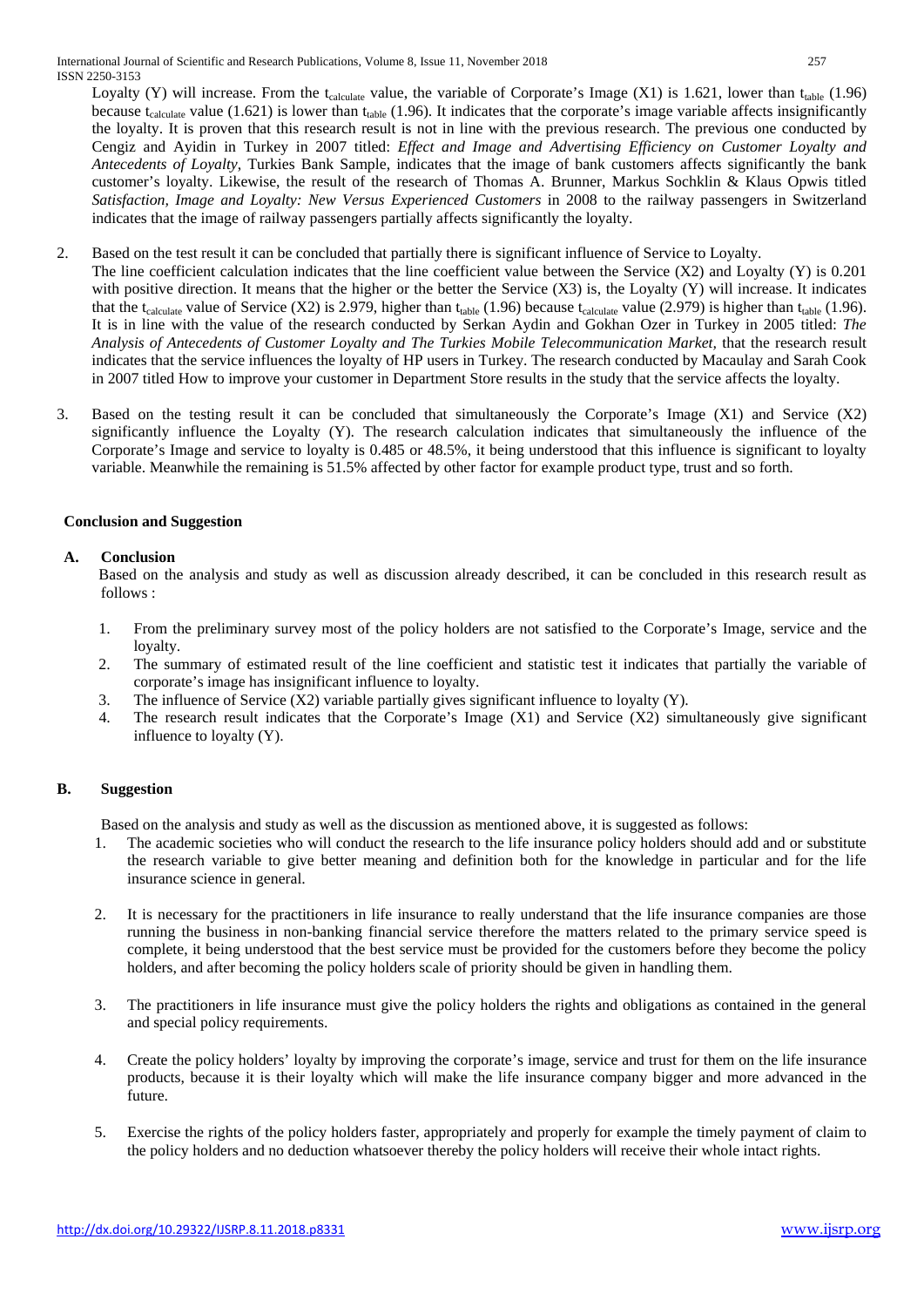International Journal of Scientific and Research Publications, Volume 8, Issue 11, November 2018 258 ISSN 2250-3153

- 6. It is necessary for the practitioners of life insurances to design the anti-lapsed life insurance product therefore the insurance policy will always be in force throughout the insurance contract.
- 7. It is necessary for the practitioners of life insurances to design the multi-purpose product having the elements of risktransferable, investment, hospital expenses and happy pension period.

## **Special gratitude:**

In this occasion, special gratitude goes to the honorable ones as follows:

- 1. Mr. and Mrs. Parto Rejo, my parents.
- 2. Rector of University of Padjajaran, Bandung.
- 3. Dean of Faculty of Economy and Business of University of Padjajaran, Bandung.
- 4. Chairman and Secretary of Management Science Magister Study Program of Faculty of Economy and Business of University of Padjajaran, Bandung.
- 5. Chairman of Promotor and members of Promotor of Thesis.
- 6. Board of Directors of AJB Bumiputera 1912, and Statutory Management of AJB Bumiputera.
- 7. Administrator of Dharma Bumiputera Foundation.
- 8. Chairman and Deputy Chairman I of STIE Dharma Bumiputera.
- 9. All parties I cannot mention one by one, especially in giving their assistance for the smooth completion of this Thesis.

#### **Bibliography**

Barney, J.B (2007) *"Gaining and Sustaining Competitive Advantage"*. Pearson Education- International Edition, Third Edition

- Barney, J.B. (2010), *Strategic Management and Competitive Advantage*, Prentice Hall, One Lake Street, Upper Saddle River, New Jersey.
- *David, L. Goetsch, (2006), Effective Strategic Planning For Competitive Advantage, Pearson Prentice Hall, is a trademark of Pearson Education, New Jersey.*
- Dess, G.G.; G.T. Lumpkin; A.B. Eisner (2007). *"Strategic Management Text and Cases"*, Mcgraw-Hill Irwin, Boston.
- Fuad, Noor, Prof. Dr. FLMI, AAIJ, (2011), *Standarisasi dan Sertifikasi Profesi Perasuransian di Indonesia* (Standardization and Certification of Profession in Insurance Affairs in Indonesia), AAMAI Journal,  $31<sup>st</sup>$  edition, November 2011:  $6 - 15$
- Harriet, E Jones (2005), Principles of Insurance: *Life, Health and Annuities*, LOMA, Printed in the USA.
- Hartono, Sri Rejeki (2002), *Hukum Asuransi dan Perusahaan Asuransi* (Law in Insurance and Insurance Company), Sinar Grafika, Jakarta.
- Kaplan, R. S., & Norton, D. P. (2004). Strategy maps: *Converting intangible assets into tangible outcomes.* Boston: Harvard Business School Press.
- Kartonegoro, Sentanoe, (2006) *Manajemen Risiko dan Asuransi* (Risk Management and Insurance), Gunung Agung Publisher, Jakarta.
- *Kotler, Philip, and Gary Armstrong, Marketing Management, International Edition, New Jersey Prentice Hall, 2010*
- Regulation of Minister of Finance of the Republic of Indonesia No. 53/PMK.010/2012, dated April 3, 2013, regarding Financial Soundness of Insurance Company and Reinsurance Company.
- *Porter, Michael E (1985), Competitive Advantage: Creating and Sustaining Superior Performance, The Free Press, NY*
- Prihantoro, Dr., SE., MM, *The Role of Microinsurance as a Social Protection*, AAMAI Journal 33rd Edition/January 2012: 16 24.
- Rufaidah, Popy, SE., MBA., Ph.D, (2013), *Manajemen Strategik* (Strategic Management), Humaniora Publisher, Bandung.
- Riduwan, Rumus dan Data dalam Analisa Statistika (Formula and Data in Statistical Analysis), Alfabeta Publisher, Bandung, 2007.
- Indonesian Insurance Affairs Statistic, Finansial Service Authority *(OJK*), 2013, Jakarta
- *Sucherly, (2003), Peranan Manajemen Pemasaran Stratejik dalam Penciptaan Keunggulan Posisional Serta Implikasinya Terhadap Kinerja Organisasi Bisnis dan Non Bisnis. Pidato Pengukuhan Jabatan Guru Besar: UNPAD (Role of Strategic Marketing Management in Creating the Superiority of Positional and Its Implication to Business and Non-Business Organization Performance. The Inauguration Speech of Professor Title: University of Padjajaran, Bandung).*
- *Sugiyono, Metode Penlitian Pendidikan, Pendekatan Kuantitatif dan Kualitatif & RD (Educational Research Method, Quantitative and Qualitative Approaches), Penerbit Alfabeta Publisher), Bandung, 2008*
- Zeithaml, Valarie A, A Parasuraman & Leonard L, Berry, " *Delivering Quality service : Balancing customer perceptions and expectatio*n, New York, The Free Press, 2001
- Zikmund, W. (2003). *Business Research Methods*. Mason, Ohio: Thomson-Southwestern Press (Chapter 5).